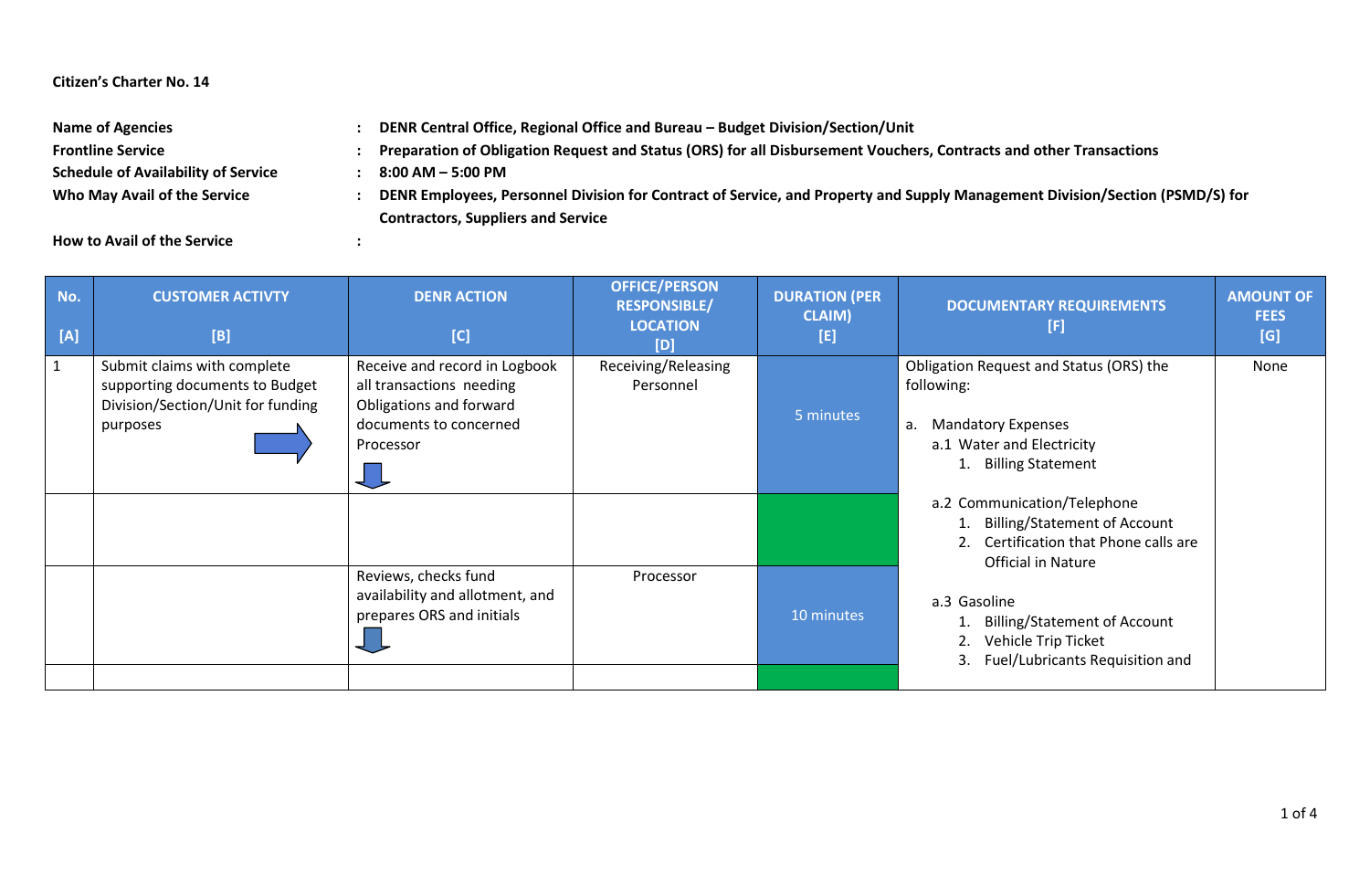|    |                                                                            | Record and forward documents<br>to End-User                                | Receiving/Releasing<br>Personnel             |                            | <b>Issue Slip</b>                                                                                                                                   |
|----|----------------------------------------------------------------------------|----------------------------------------------------------------------------|----------------------------------------------|----------------------------|-----------------------------------------------------------------------------------------------------------------------------------------------------|
|    |                                                                            | Within the Building/                                                       |                                              | 10 minutes                 | Supplier/Contractor/ Service Provider<br>b.<br>b.1. Purchase Order (P.O.) (Through<br>Shopping)                                                     |
|    |                                                                            | <b>Outside the Building</b>                                                |                                              | depends on the<br>location | 1. Purchase Request<br><b>BAC Resolution</b>                                                                                                        |
| 2. | Receive ORS from Budget<br>Division/Section/Unit for signature<br>on Box A |                                                                            |                                              | 2 minutes                  | <b>Abstract of Quotations</b><br>Quotations<br>4.<br>5. Special Order (if applicable)<br>b.2. Purchase Order (P.O.) (Through Direct<br>Contracting) |
| 3. | Signs Box A of ORS                                                         |                                                                            |                                              | 5 minutes                  | <b>Purchase Request</b><br>1.<br><b>BAC Resolution</b><br>2.<br>3.<br>Quotation<br>Distributor Certificate or Sworn<br>4.                           |
| 4. | Release ORS to Budget<br>Division/Section/Unit                             |                                                                            |                                              | 30 minutes                 | Certificate of Guarantee Exclusive<br>Distributorship Agreement                                                                                     |
|    |                                                                            | Records and forwards to<br><b>Budget Staff</b>                             | Receiving/Releasing<br>Personnel             | 5 minutes                  | c. Job Order (J.O.)<br>c.1. Repair of<br>Vehicle/Equipment/Facilities<br>1. Purchase Request<br>Request for Repair<br>2.                            |
|    |                                                                            | Records and assigns number in<br>the ORS Control Book                      | <b>Concerned Budget Staff</b>                | 5 minutes                  | Pre-Repair Inspection Report<br>3.<br><b>BAC Resolution</b><br>4.<br><b>Abstract of Quotations</b><br>Quotations<br>6.                              |
|    |                                                                            | Reviews and Signs Box B of ORS<br>in accordance with Manual of<br>Approval | <b>Chief Budget</b><br>Division/Section/Unit | 5 minutes                  | c.2. Printing<br><b>Purchase Request</b><br>1.<br>Camera ready of document to be<br>2.<br>printed                                                   |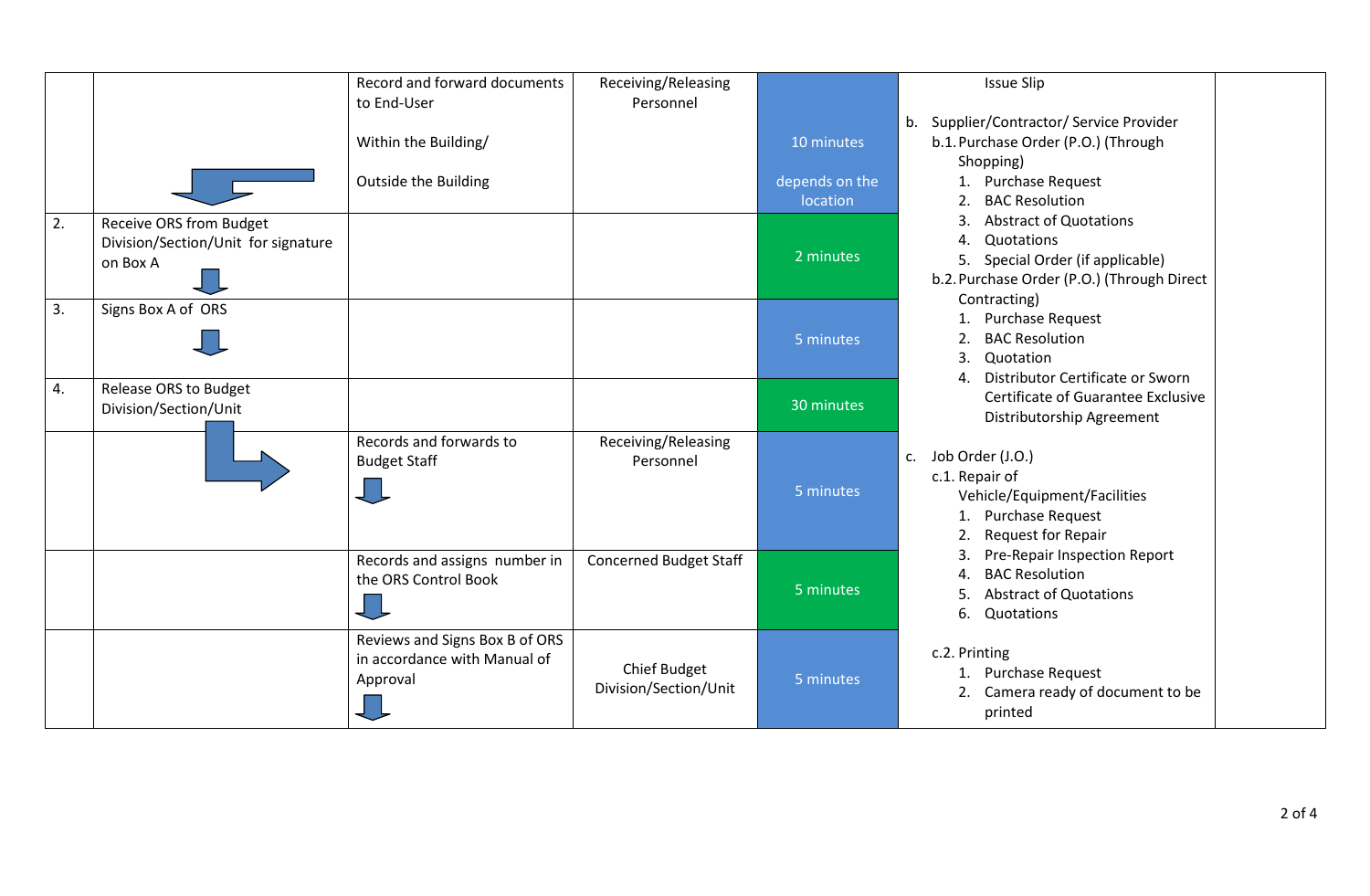|  | Record and forward the<br>documents to Accounting<br>Division/Section/Unit | Receiving/Releasing |                          | <b>BAC Resolution</b><br>3.<br><b>Abstract of Quotations</b><br>4.<br>5.<br>Quotations                                                                                                                                                                                                                  |
|--|----------------------------------------------------------------------------|---------------------|--------------------------|---------------------------------------------------------------------------------------------------------------------------------------------------------------------------------------------------------------------------------------------------------------------------------------------------------|
|  | Within the Building<br>Within the Compound                                 | Personnel           | 10 minutes<br>30 minutes | d. Agency Procurement Request (APR)<br>1. Purchase Request                                                                                                                                                                                                                                              |
|  |                                                                            |                     |                          | e. Contract<br>1. Notarized Contract<br>Purchase Request<br>2.<br>3.<br><b>TOR</b>                                                                                                                                                                                                                      |
|  |                                                                            |                     |                          | Letter Intent/ Proposal<br>4.<br>5. CV<br>f.<br><b>Government Share for Mandatory</b>                                                                                                                                                                                                                   |
|  |                                                                            |                     |                          | Deductions<br>1. List of Personnel with<br>Corresponding amount of<br>government share                                                                                                                                                                                                                  |
|  |                                                                            |                     |                          | g. TEV (Local)<br>1. Approved Travel Order<br>2. Itinerary<br>Special Order, if applicable<br>3.<br>4. (Additional Requirement for<br>Reimbursement)Travel Report,<br>Certificate of Travel Completed,<br>Certificate of Appearance,<br>Tickets, RER, Boarding Pass,<br><b>Terminal Fee Ticket/Stub</b> |
|  |                                                                            |                     |                          | h. Cash Advances<br>1. Special Order of SDO/Allotment<br>Letter<br>2. Certificate of No Unliquidated<br>Cash Advance                                                                                                                                                                                    |